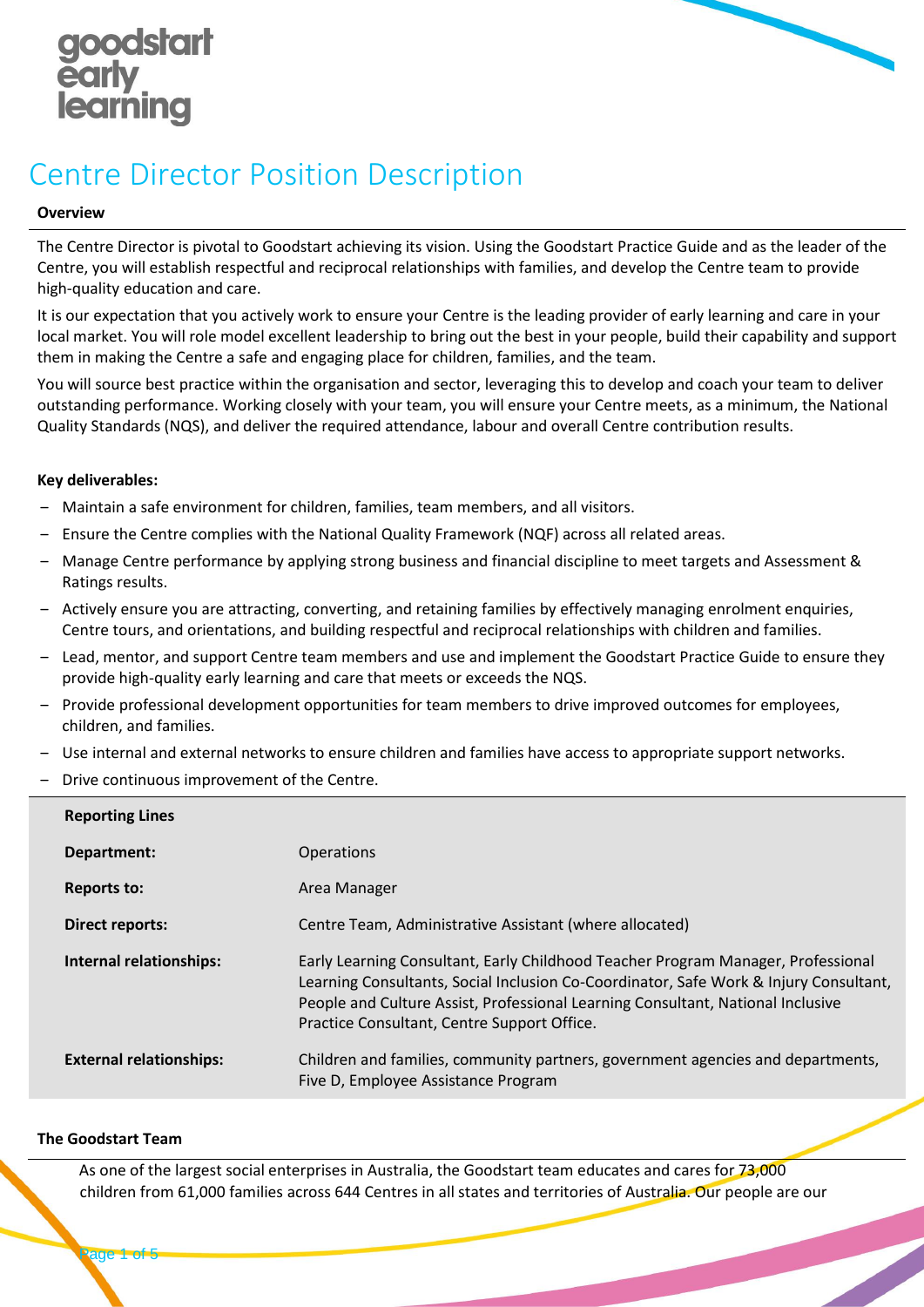foundation; together we are working to ensure children have the learning, development, and wellbeing outcomes they need for school and life.

# **Accountabilities**

# **1. Safety: Ensure a safe environment and culture.**

- Manage the Centre team to maintain a healthy and safe environment.
- ‒ Identify and address risks and non-compliance in the Centre to ensure the Centre implements actions to resolve and prevent the re-occurrence of incidents.
- ‒ Manage and ensure Centre team follows Goodstart processes, policies, and procedures and complies with all legislation that applies to children, Centre team, and visitors.

# **2. Quality: Raise the quality of early learning.**

- ‒ Ensure your Centre delivers on requirements of the NQF, including National Quality Standards (NQS), and compliance with laws, regulations, approved learning frameworks, and Goodstart's policies, procedures, and requirements.
- ‒ Ensure the Centre meets Goodstart's required standards and quality targets and actively works to be a leader in early learning and care provision.
- ‒ Use and implement the Goodstart Practice Guide to ensure high-quality program and practice across the Centre.
- ‒ Authentically develop, implement, and review the Centre's Quality Improvement Plan (QIP).
- ‒ Collaborate with internal and external stakeholders to improve the quality of care for families and children.
- ‒ Deliver, embed, and promote a collaborative Statement of Philosophy and Centre Vision.

# **3. Business: Apply strong business and finance discipline.**

- Develop and implement plans to ensure the Centre meets targets including but not limited to attendance, labour, debt, Centre contribution, family conversion, and retention.
- ‒ Ensure the Centre is competitive and viable and effectively managed to deliver a quality education program.
- ‒ Communicate Centre financial, operational, and workforce data to area manager, Centre support office (CSO), and Centre team, and collaborate to lead and develop appropriate action plans.
- Lead development, implementation, and review of the annual Centre plan.
- ‒ Ensure the Centre adheres to financial delegations.

# **4. People: Attract, retain, and engage great people.**

- ‒ Lead, motivate, develop, and mentor the team to deliver outstanding results for children and families.
- ‒ Hold accountable and develop the Centre team by providing clear direction and goals, regularly providing feedback.
- ‒ Lead, motivate, and mentor the Centre team to deliver outstanding results for children and families.
- ‒ Recruit and retain the right people for the right role and proactively manage succession.
- ‒ Effectively manage staff performance issues.
- ‒ Reward and recognise team performance, seeking best practice examples to improve Centre team performance.

# **5. Partnerships: Create and maintain productive and purposeful relationships.**

- ‒ Develop respectful and reciprocal relationships that respond to family needs and expectations within Goodstart guidelines to deliver better outcomes for families and children.
- Actively plan to improve conversion and retention rates of families.
- ‒ Implement effective communication strategies to meet the needs of families.
- Lead and sustain collaborative internal and external partnerships and share best practice models.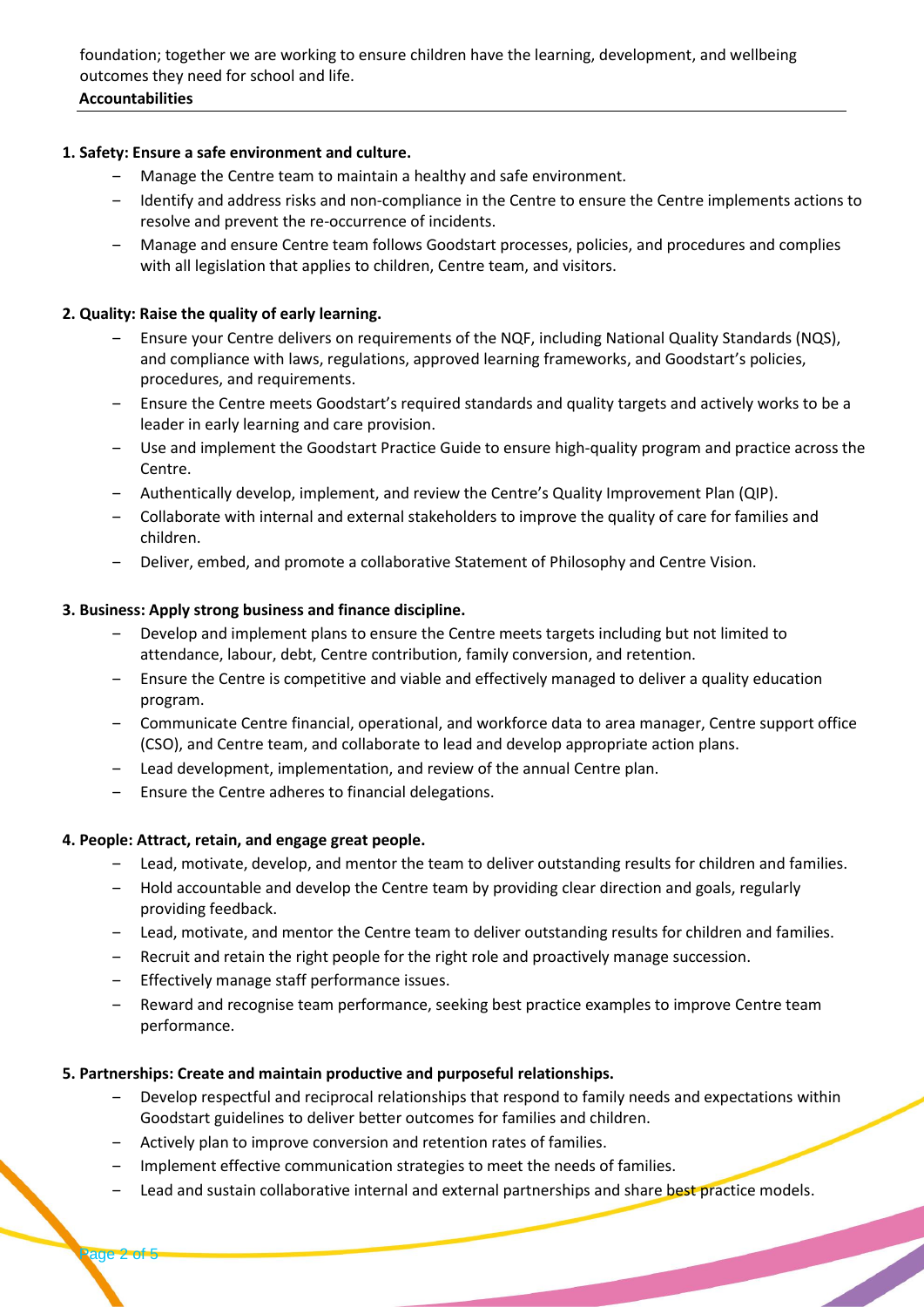### **6. Inclusion: Ensure access, active participation, and inclusion of all children and families.**

- Lead the Centre's commitment to Goodstart's Inclusion goal and ensure access for all children and families.
- ‒ Support the Centre Director to ensure families and children especially those experiencing vulnerability can meaningfully participate within the program.
- ‒ Know and access available resources and services (internal and external) to support inclusion.

## **7. Change: Drive continuous improvement to realise Goodstart's Vision, Purpose, and Strategic Priorities.**

- ‒ Lead and communicate change initiatives so Goodstart's Purpose and Strategic Priorities are adopted consistently throughout the Centre.
- ‒ Drive the continuous improvement agenda for the Centre, leveraging best practice examples to encourage appropriate innovation.
- Maintain currency of early years knowledge.

Page 3 of 5

- Lead the continuous improvement agenda for the Centre.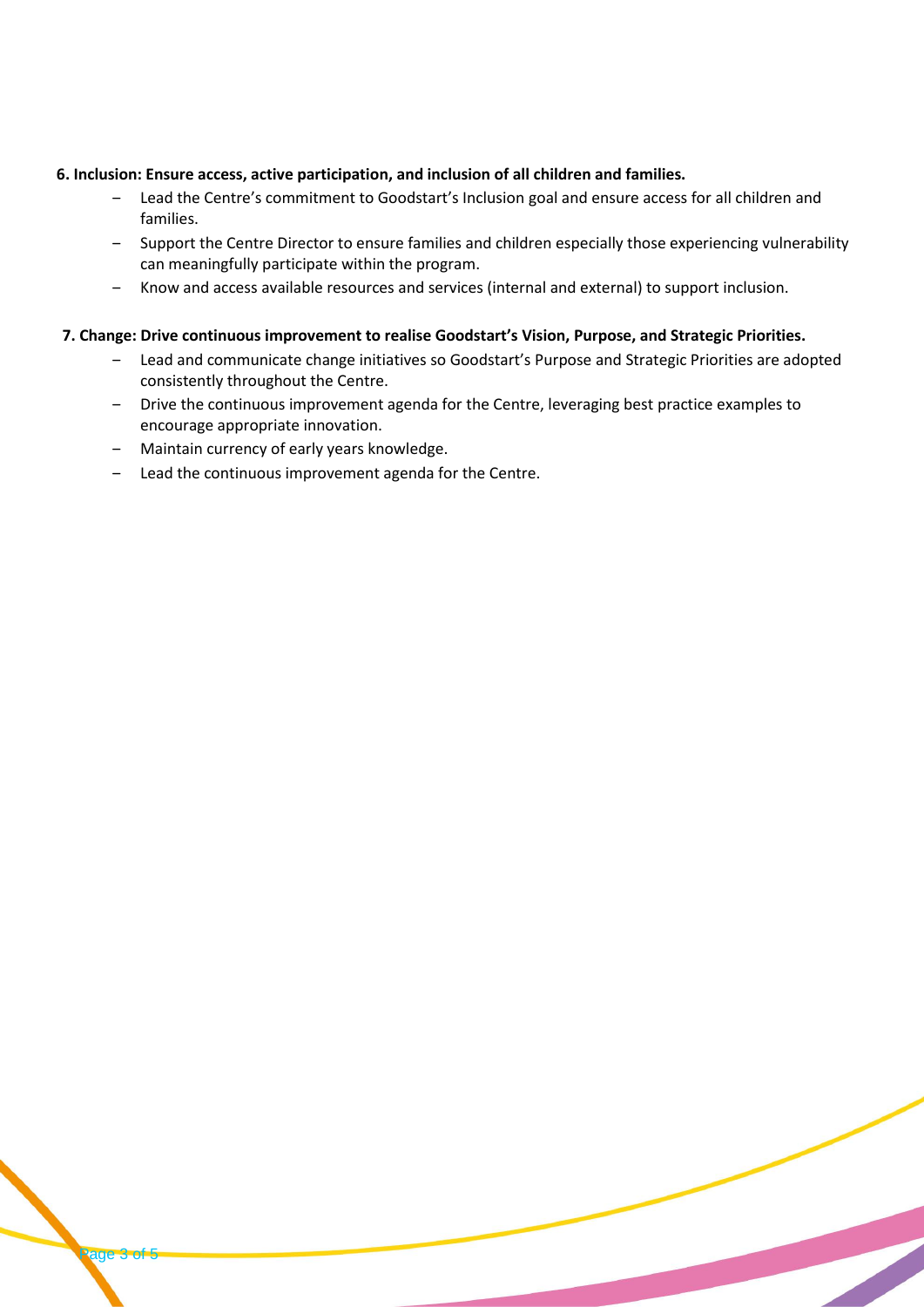#### **Behavioural Expectations**

| Professional            | Demonstrate the highest levels of honesty and integrity.                                                            |
|-------------------------|---------------------------------------------------------------------------------------------------------------------|
| <b>Work Standards</b>   | Model the expected standards of behaviour as described in the organisation's Principles<br>$\overline{\phantom{m}}$ |
|                         | and Code of Conduct.                                                                                                |
|                         | Comply with Early Childhood Code of Ethics.                                                                         |
| <b>Accountability</b>   | Take responsibility for personal work outcomes.                                                                     |
|                         | Hold self and Centre team accountable for their performance<br>$\qquad \qquad$                                      |
|                         | Deliver a strong culture of professional performance.                                                               |
|                         | Actively find solutions to problems.                                                                                |
| Interpersonal           | Build and maintain meaningful relationships by adopting the most effective approach to                              |
| <b>Skills</b>           | deal with people and situations.                                                                                    |
|                         | Use effective communication methods to meet the needs of the audience and ensure                                    |
|                         | mutual understanding.                                                                                               |
|                         | Demonstrate effective conflict resolution and crucial conversation skills.                                          |
| <b>Creativity &amp;</b> | Look for ways to improve current work practice and processes.                                                       |
| Innovation              | Encourage new ideas. Support the implementation of improved service models.                                         |
|                         | Take responsibility for personal improvement and development.<br>$\overline{\phantom{m}}$                           |
| <b>Resilience</b>       | Respond positively to changing circumstances and readily adapt behaviour to maintain<br>effective performance.      |
|                         | Recover from setbacks and overcome obstacles and impediments.                                                       |
|                         | Persist and focus on achieving organisational objectives through periods of extreme<br>pressure.                    |
|                         | Monitor own emotional reactions and seek support as needed.                                                         |
|                         | Display a positive outlook in difficult situations.                                                                 |
|                         |                                                                                                                     |

#### **Required Experience**

- Experience in leadership with early years (ECE) or in a similar role
- ‒ Business management and achieving results
- Leading teams and achieving targets
- ‒ Knowledge of pedagogical leadership
- Substantial experience working with children and families in the early years

### **Qualifications**

- Bachelor of Early Childhood or Diploma-level early childhood qualification (as approved by ACECQA)
- Advanced Diploma of Community Sector Management (desirable)
- Certificate IV Frontline Management or other business management qualification (desirable)
- Current First Aid Qualification in accordance with ACECQA guidelines
- Open drivers licence (if responsible for bus driving)

### **Checks**

- Relevant Working with Children Check (Blue Card - Qld)